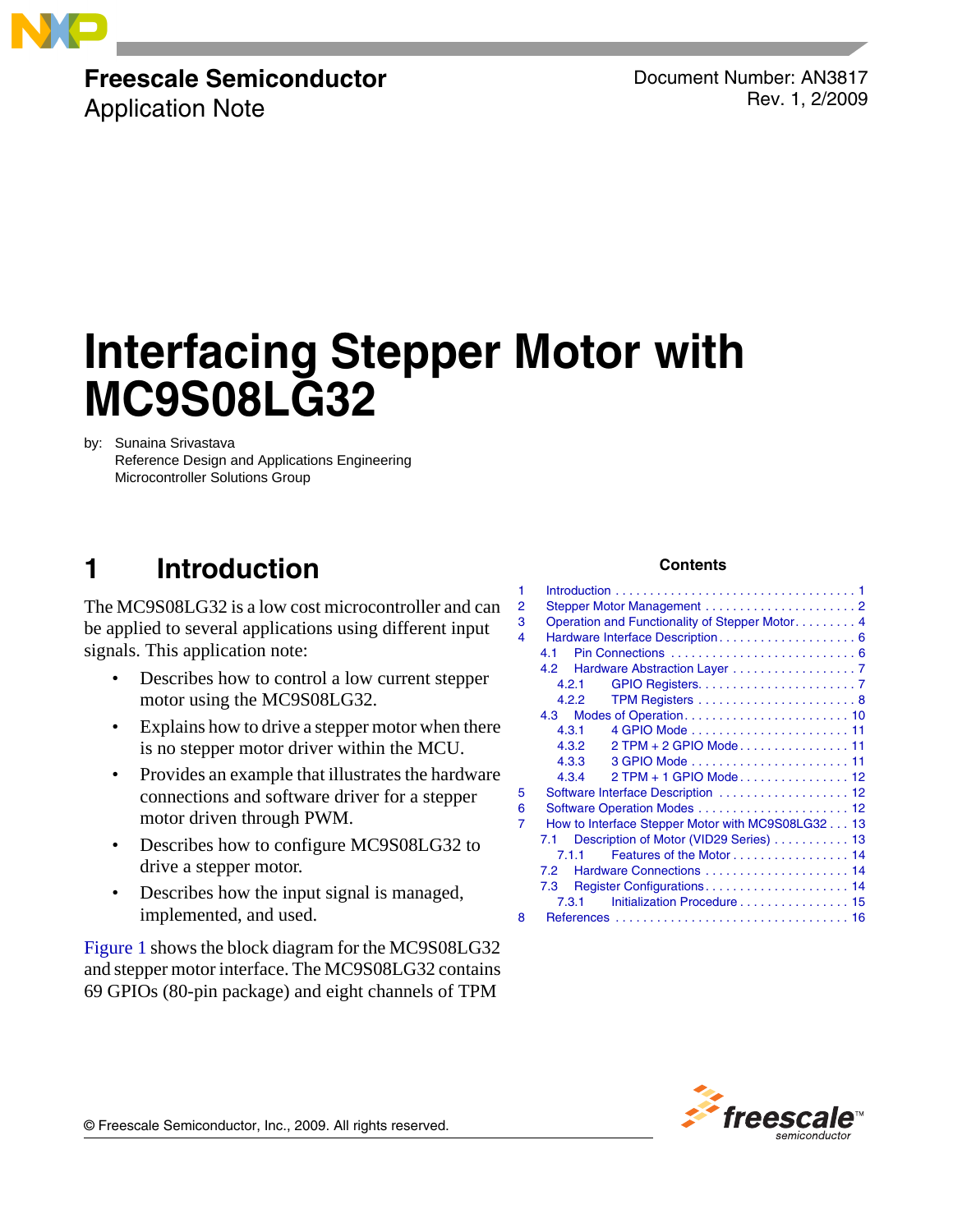#### **Stepper Motor Management**

that can be used to drive a stepper motor. You can operate the stepper motor in the following modes when interfaced with the MC9S08LG32:

- GPIOs All four stepper motor pins are connected to the GPIOs of the MC9S08LG32. The waveform required to move the motor in a clockwise or anti-clockwise direction is provided through the GPIOs.
- TPM + GPIOs Various channels of TPM can be used in combination with GPIOs to drive the motor. TPM channels are configured to provide the required waveform in synchronization with the GPIOs.



**Figure 1. MC9S08LG32 and Stepper Motor Interface Block Diagram**

## <span id="page-1-1"></span><span id="page-1-0"></span>**2 Stepper Motor Management**

A stepper motor is a small brushless synchronous electric motor that can divide a full rotation into a large number of steps. If it is electronically connected to the MCU, the motor's position can be controlled with precision without any feedback mechanism.

Steppers exhibit more vibration than other motor types. The discrete step tends to snap the rotor from one position to another. This vibration can cause the motor to lose torque at some speeds. The effect can be mitigated by accelerating quickly through the problem speed range, physically dampening the system, or using a micro-stepping driver. Motors with a greater number of phases have a smoother operation than those with fewer phases.

There are two basic arrangements for the electromagnetic coils: unipolar and bipolar. This application note focuses on a bipolar motor.

A bipolar motor is built with two different coils, which in this document are named coil A and coil B. Since each coil has two wires, a bipolar stepper motor has four different wires.

Bipolar stepper motors operate differently from traditional DC motors. Stepper motors have multiple toothed electromagnets arranged around a central metal gear. The electromagnets are energized by an external control circuit, such as a microcontroller. To make the motor turn, the following steps are required:

1. Coil A is connected to the power that causes the gear's teeth to be magnetically attracted to the electromagnet's teeth.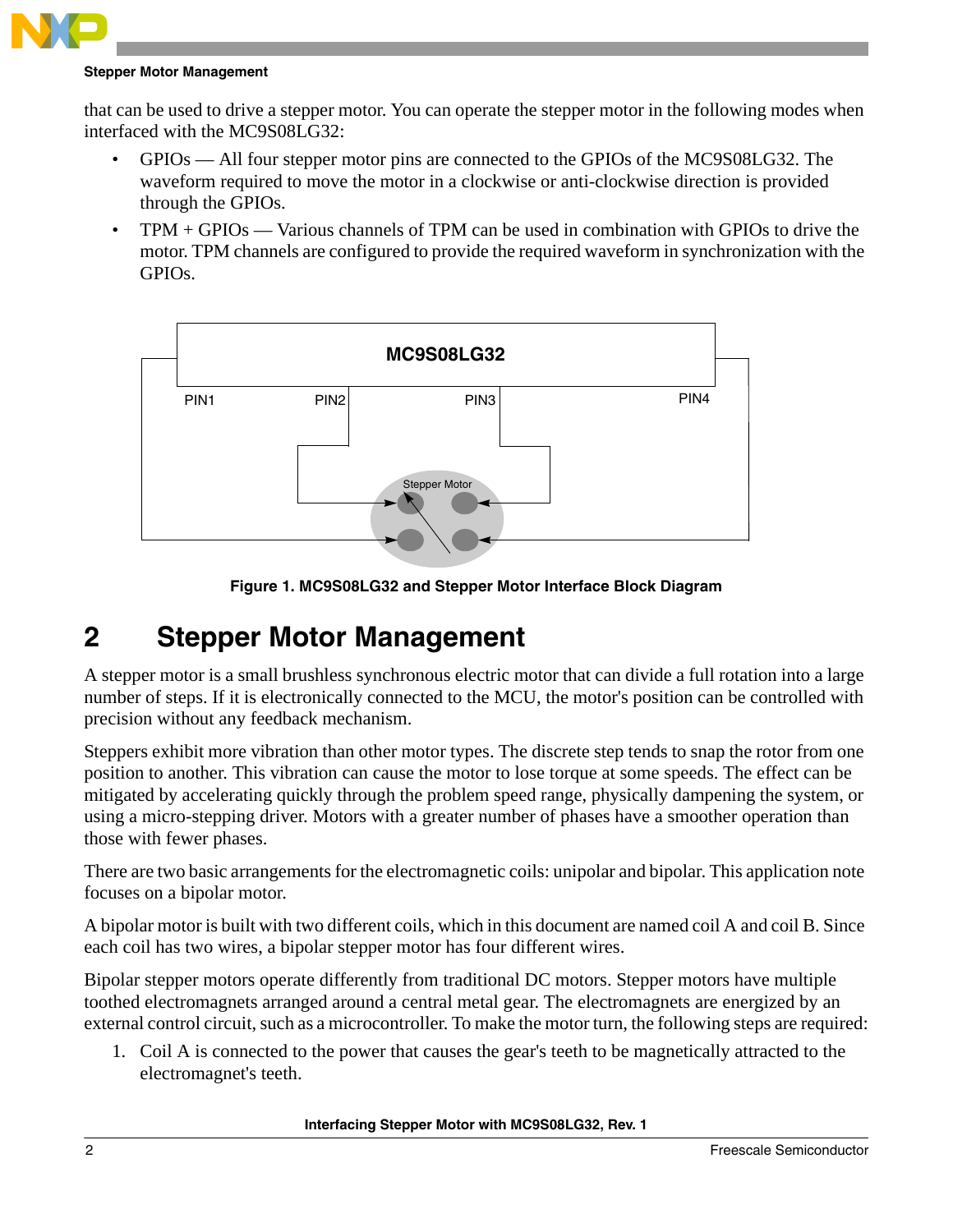



- 2. The gear's teeth are aligned to the first electromagnet. Next, they are aligned to the second electromagnet.
- 3. Coil B is then turned on and coil A is turned off.
- 4. The gear then rotates to be aligned with the next gear.
- 5. Repeat the process described in steps 1 to 4.



**Figure 2. Stepper Motor Coil A**

Each of these rotations is called a step. This is how the motor can be rotated through a precise angle.



**Figure 3. Stepper Motor Coil B**

The main characteristic of the stepper motor used to implement this application is that it has a maximum current consumption of 20 mA. The torque provided by the motor is small. The maximum static torque  $=$  4 mNm, with maximum dynamic torque  $=$  1.4 mNm, which is strong enough to move standard gauges. The S08 microcontroller MC9S08LG32 can drive up to 10 mA. The motor is connected to the microcontroller through a current driver IC. The system requires  $V_{CC}$ , GND, and input signals.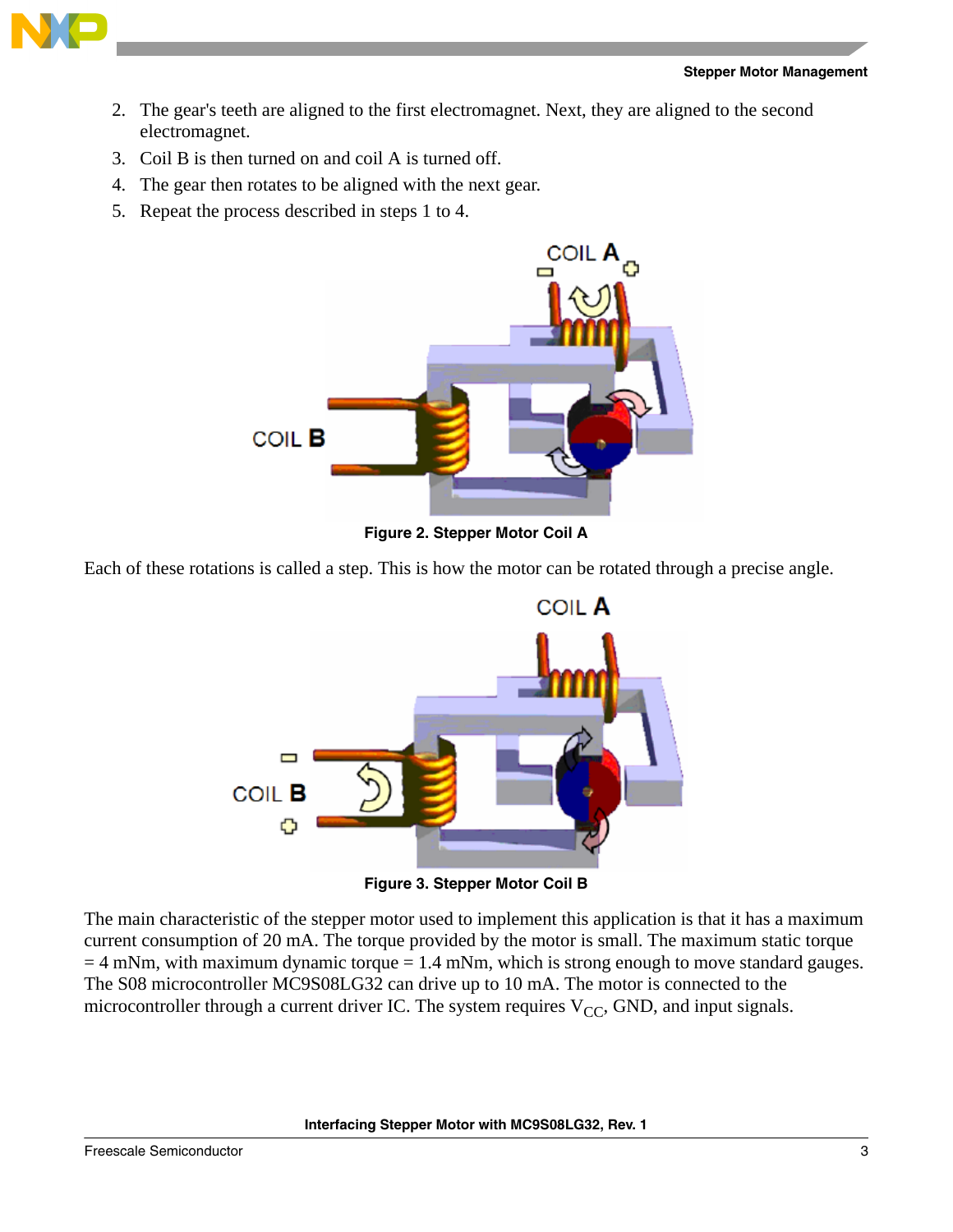

**Operation and Functionality of Stepper Motor**

## <span id="page-3-0"></span>**3 Operation and Functionality of Stepper Motor**

To set the basis, the steps of the motor are managed by the duty cycle of a PWM input signal. The percentage of the duty cycle allows the microcontroller to communicate the specific position.



**Figure 4. Complete Implemented System**

[Figure 5](#page-3-1) is an example of the implemented system.



**Figure 5. Complete Block Diagram of Motion Control**

<span id="page-3-1"></span>In the automotive industry, there are several sensors or applications that have a PWM signal as an output that is the result of a particular action or event. For example, there are complex temperature sensors that generate a PWM signal as output. Another example is an electronic central unit (ECU) that measures the speed of a vehicle and has an output pin where you can read a PWM signal. The variations of this PWM signal can be translated into positions to indicate temperature or speed, such as the application described in this document.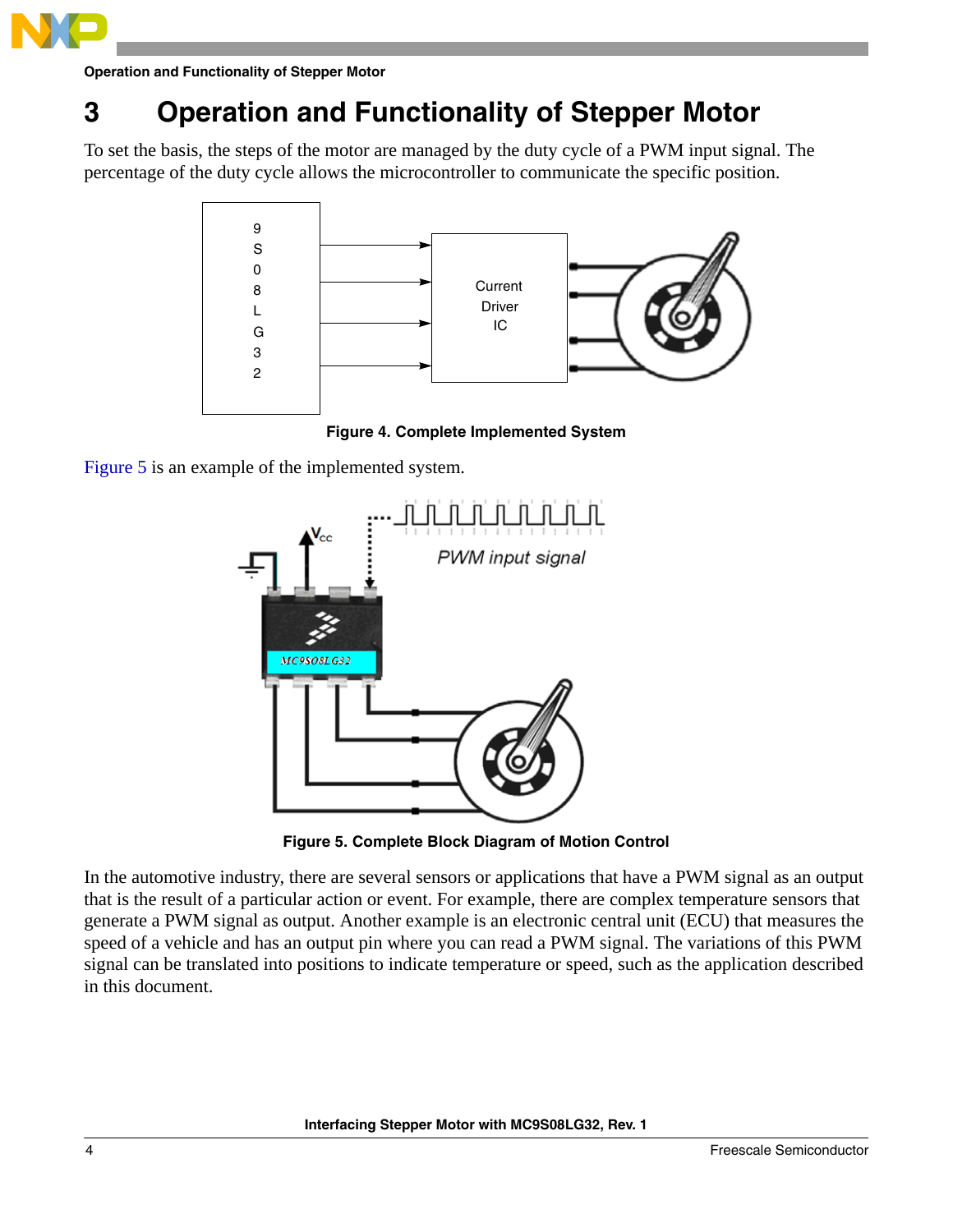

**Operation and Functionality of Stepper Motor**



**Figure 6. Stepper Motor with Gauge**

To define how many steps make up one complete cycle, you must first establish how many positions are available. In this example there are 100 different positions. In case of a temperature sensor, this could be from 0 °C to 100 °C. In case of speed, this could be 0 kph to 100 kph. This means that 1% of the duty cycle is associated with one step of the stepper motor, or one degree centigrade, or one kph. See [Figure 7](#page-4-0) and [Figure 8](#page-5-2).



**Figure 7. Stepper Motor Gauges at Different Duty Cycles**

<span id="page-4-0"></span>The position of the gauge depends on the duty cycle of the PWM signal. There are different ways to translate duty cycles to steps. For example, the average voltage can be measured during one period of time using the ADC of the microcontroller. This document explains how to use the timer/pulse width modulator (TPM) module.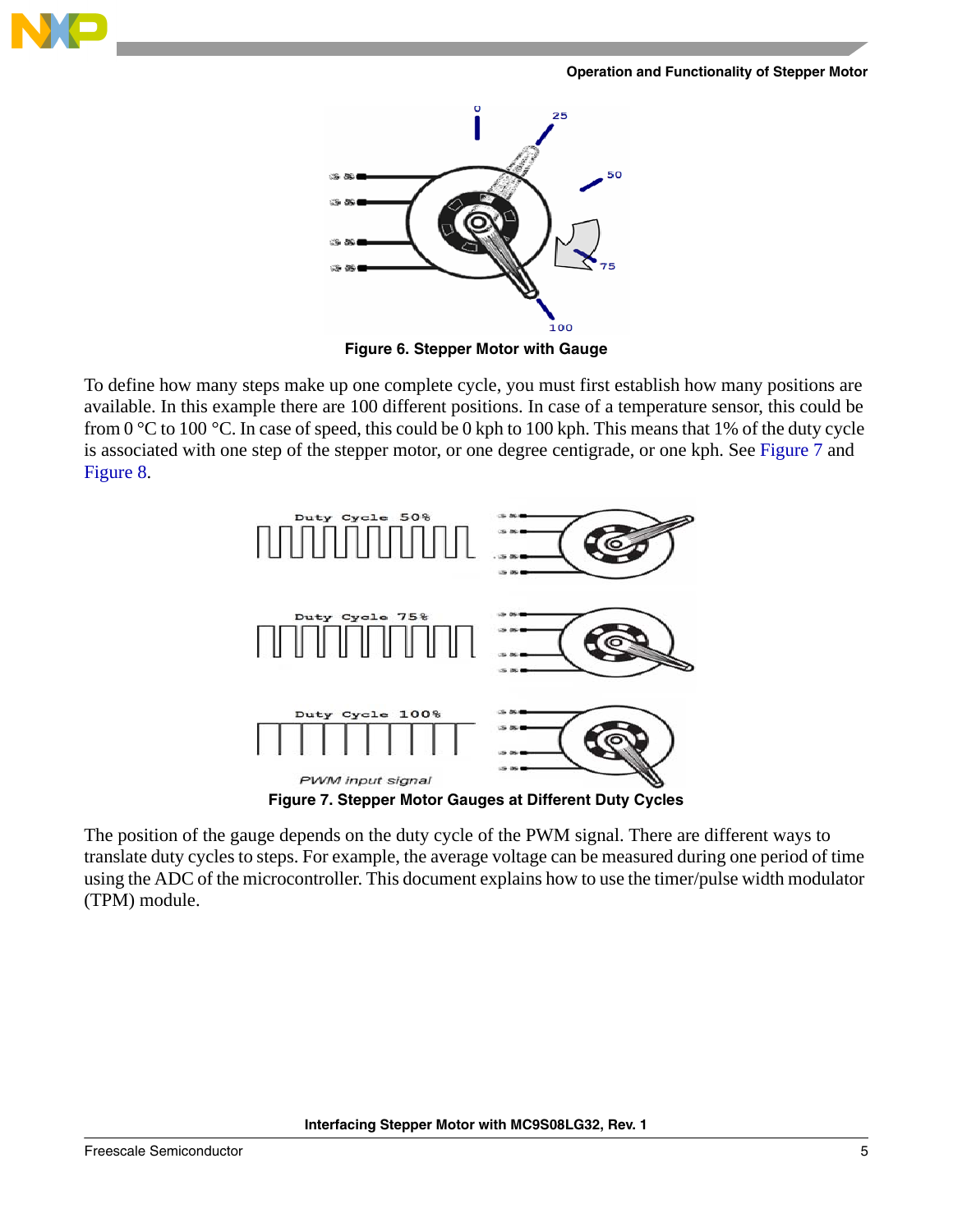



**Figure 8. Input Signal Data Measurements**

<span id="page-5-2"></span>The measured time between point 1 and point 2 is called the frequency. The measured time between point 2 and point 3 is called Duty\_Cycle\_H. To find the duty cycle of the signal, calculate:

$$
Duty Cycle = ((Duty_Cycle_H \times 100) \div Frequency)
$$

After the duty cycle is calculated, the coils of the motor are controlled through port A, channels 0 to 3. As established previously, there are one hundred positions available. This means that the required position is equal to the duty cycle.

#### **Required Position = Duty Cycle** *Eqn. 2*

If the microcontroller detects a change in the value of the duty cycle, it moves the stepper to the required position. Each time the duty cycle varies, channels are strictly toggled in a specific sequence.

## <span id="page-5-0"></span>**4 Hardware Interface Description**

| <b>Pins</b>  | <b>Direction</b> | <b>Description</b>         |
|--------------|------------------|----------------------------|
| TPM1CH0/PTH5 | 1/O              | TPM1 Channel 0/Port F GPIO |
| TPM1CH1/PTH4 | 1/O              | TPM1 Channel 1/Port F GPIO |
| TPM2CH0/PTI5 | 1/O              | TPM2 Channel 0/Port A GPIO |
| TPM2CH1/PTI4 | 1/O              | TPM2 Channel 1/Port A GPIO |
| TPM2CH2/PTF0 | 1/O              | TPM2 Channel 2/Port A GPIO |
| TPM2CH3/PTF5 | 1/O              | TPM2 Channel 3/Port F GPIO |
| TPM2CH4/PTF4 | 1/O              | TPM2 Channel 4/Port F GPIO |
| TPM2CH5/PTF3 | 1/O              | TPM2 Channel 5/Port F GPIO |

**Table 1. Table1.TPM Channel / PIN Descriptions**

### <span id="page-5-1"></span>**4.1 Pin Connections**

The stepper motor has four pins that needs to be connected to the SoC to operate the motor in both clockwise and anti-clockwise directions. These pins are numbered 1, 2, 3, and 4, and decide the amount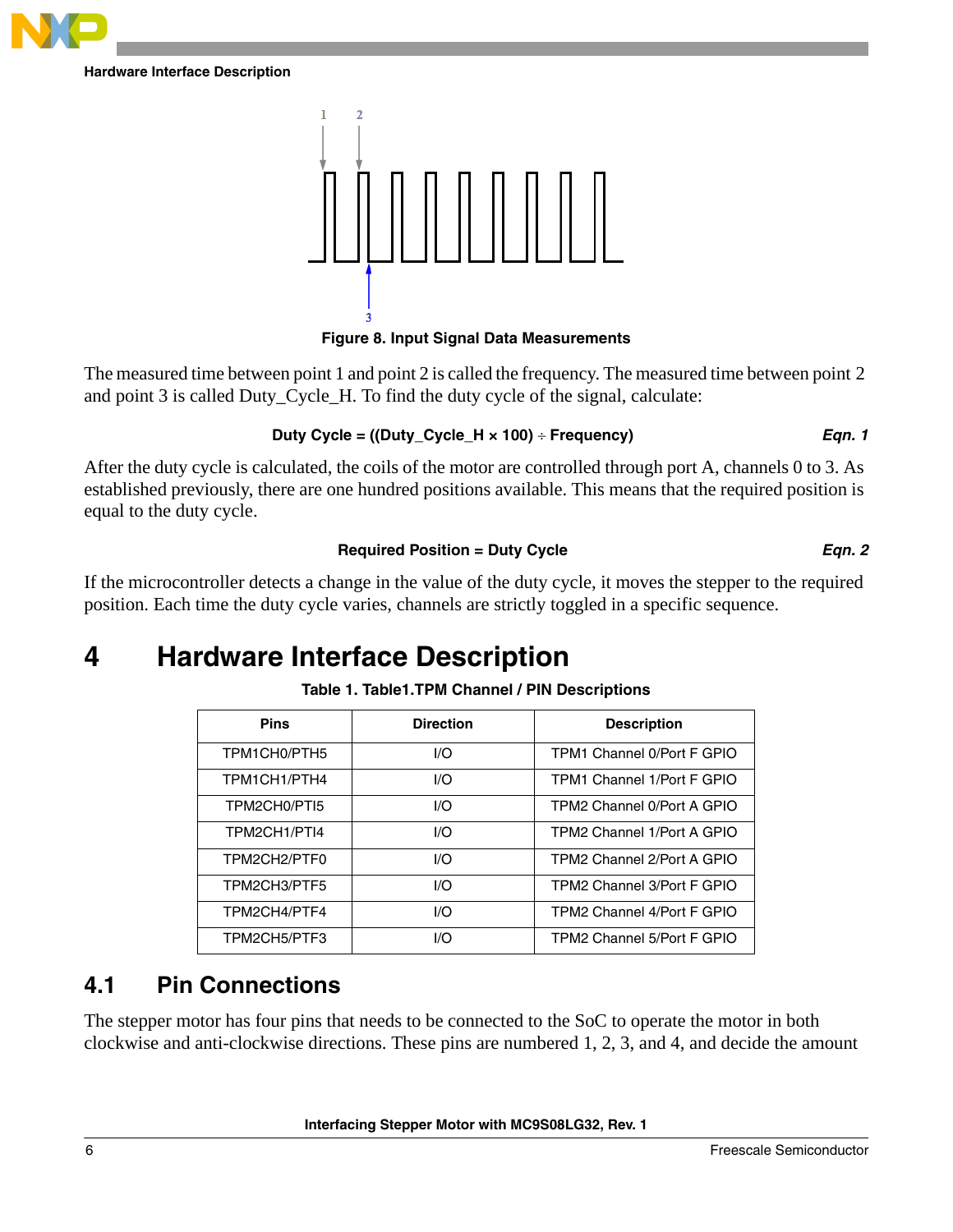

and direction of the rotation of the motor. [Figure 24](#page-13-3) shows the sample connection of stepper motor pins with the MC9S08LG32 SoC.

### <span id="page-6-0"></span>**4.2 Hardware Abstraction Layer**

This section describes the registers that you need to operate a stepper motor in all possible driving modes with the MC9S08LG32.

### <span id="page-6-1"></span>**4.2.1 GPIO Registers**

### **4.2.1.1 Port x Data Direction Register (PTxDD)**



#### **Figure 9. Port x Data Direction Register (PTxDD)**

#### **Table 2. PTxDD Register Field Descriptions**

| Field             | <b>Description</b>                                               |
|-------------------|------------------------------------------------------------------|
| 7:0<br>PT[x]DD[y] | Data direction bit for Port x Pin y<br>0 Input pin<br>Output pin |

### **4.2.1.2 Port x Data Register (PTxD)**

|              |       |       | о     |       |       |                   |       |       |
|--------------|-------|-------|-------|-------|-------|-------------------|-------|-------|
| $\mathsf{R}$ | PTxD7 | PTxD6 | PTxD5 | PTxD4 | PTxD3 | PTxD <sub>2</sub> | PTxD1 | PTxD0 |
| W            |       |       |       |       |       |                   |       |       |
| Reset:       |       |       |       |       |       |                   |       |       |

#### **Figure 10. Port x Data Register (PTxD)**

#### **Table 3. PTxD Register Field Descriptions**

| Field            | <b>Description</b>                                        |
|------------------|-----------------------------------------------------------|
| 7:0<br>PT[x]D[y] | Data bit for Port x Pin y (when configured as output pin) |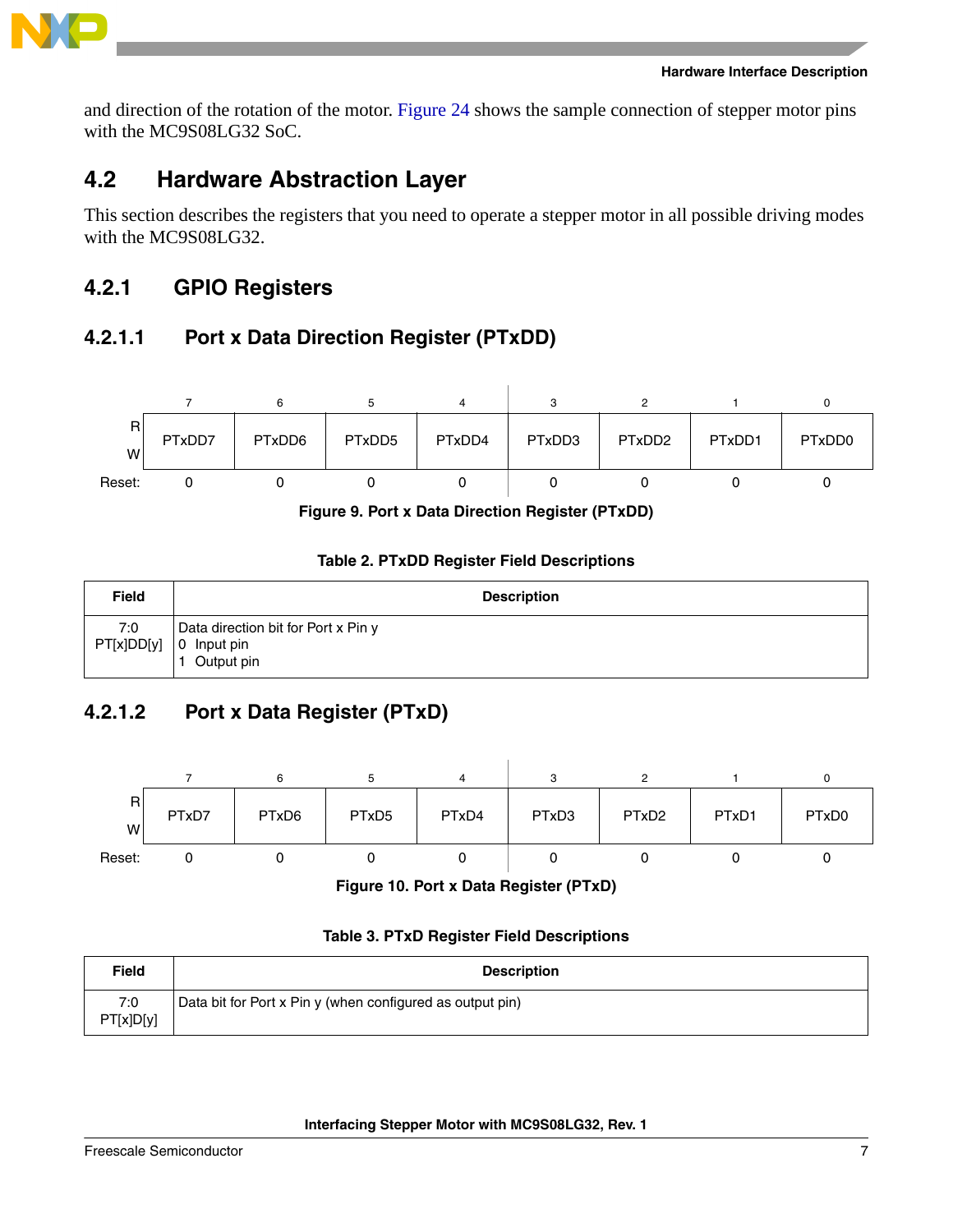

### <span id="page-7-0"></span>**4.2.2 TPM Registers**

### **4.2.2.1 TPM Status and Control Register (TPMxSC)**



#### **Figure 11. TPM Status and Control Register (TPMxSC)**

#### **Table 4. TPMxSC Field Descriptions**

| <b>Field</b>                 | <b>Description</b>                                                                                                                                                  |
|------------------------------|---------------------------------------------------------------------------------------------------------------------------------------------------------------------|
| $\overline{7}$<br><b>TOF</b> | Timer overflow flag<br>0 TPM counter has not reached modulo value or overflow<br>1 TPM counter has overflowed                                                       |
| 6<br><b>TOIE</b>             | Timer overflow interrupt enable<br>0 TOF interrupts inhibited (use for software polling)<br>1 TOF interrupts enabled                                                |
| 5<br><b>CPWMS</b>            | Center-aligned PWM select<br>0 All channels operate as input capture, output compare, or edge-aligned PWM mode<br>1 All channels operate in center-aligned PWM mode |
| $4 - 3$<br>CLKS[B:A]         | Selects the clock to TPM block<br>00 TPM counter disable<br>Bus clock<br>01<br>Fixed system clock<br>10<br>External source<br>11                                    |
| $2 - 0$<br>PS[2:0]           | Prescale factor select<br>000<br>1<br>001<br>$\overline{c}$<br>010<br>$\overline{4}$<br>8<br>011<br>100<br>16<br>32<br>101<br>110<br>64<br>111<br>128               |

### **4.2.2.2 TPM-Counter Registers (TPMxCNTH:TPMxCNTL)**



**Figure 12. TPM Counter Register High (TPMxCNTH)**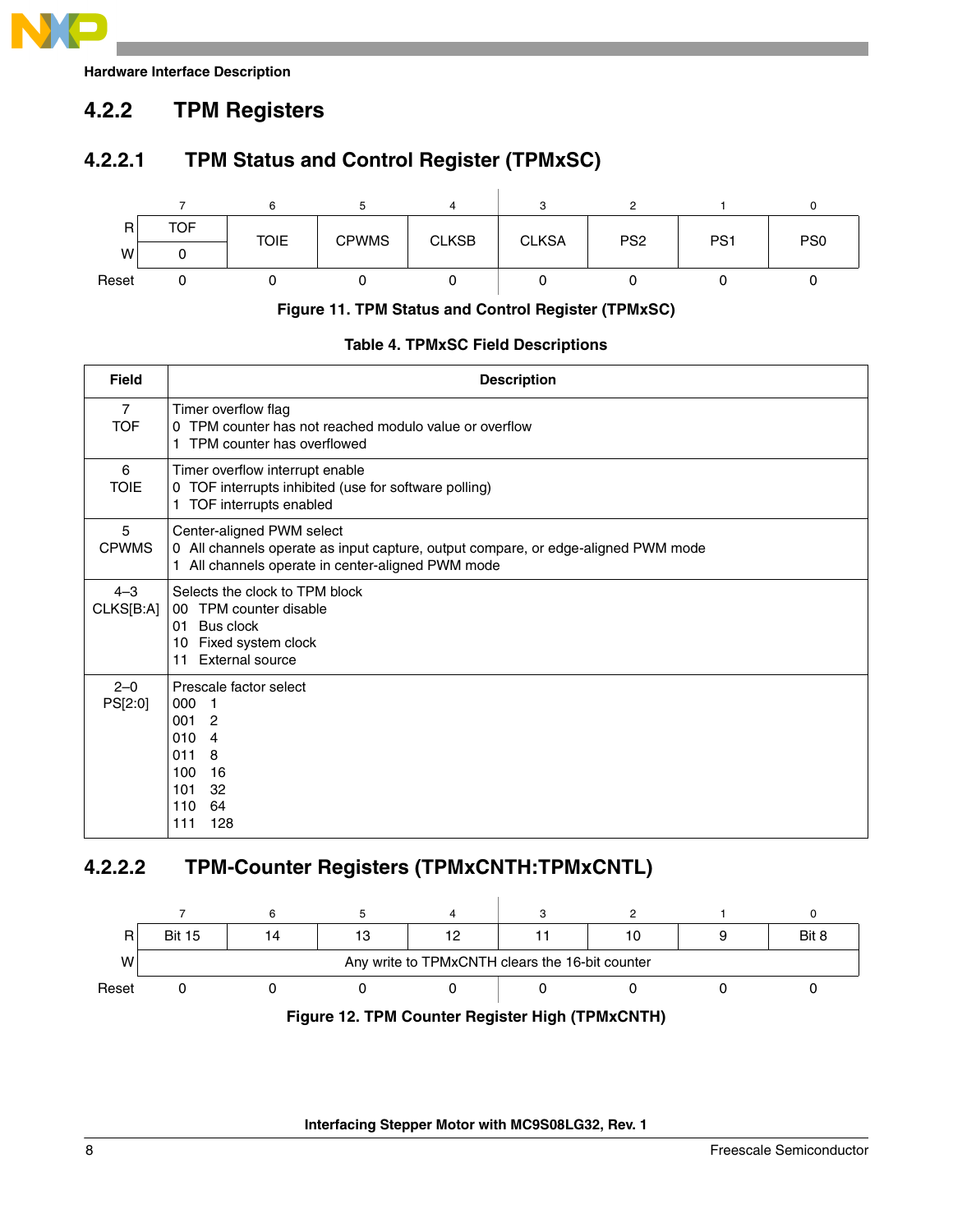





**Figure 15. TPM Counter Modulo Register Low (TPMxMODL)**

### **4.2.2.4 TPM Channel n Status and Control Register (TPMxCnSC)**



#### **Figure 16. TPM Channel n Status and Control Register (TPMxCnSC)**

#### **Table 5. TPMxCnSC Field Descriptions**

| Field                        | <b>Description</b>                                                                                                                                   |
|------------------------------|------------------------------------------------------------------------------------------------------------------------------------------------------|
| <b>CH<sub>nF</sub></b>       | Channel n interrupt flag<br>0 No input capture or output compare event occurred on channel n<br>1 Input capture or output compare event on channel n |
| 6<br><b>CH<sub>n</sub>IE</b> | Channel n interrupt enable<br>0 Channel n interrupt requests disabled<br>1 Channel n interrupt requests enabled                                      |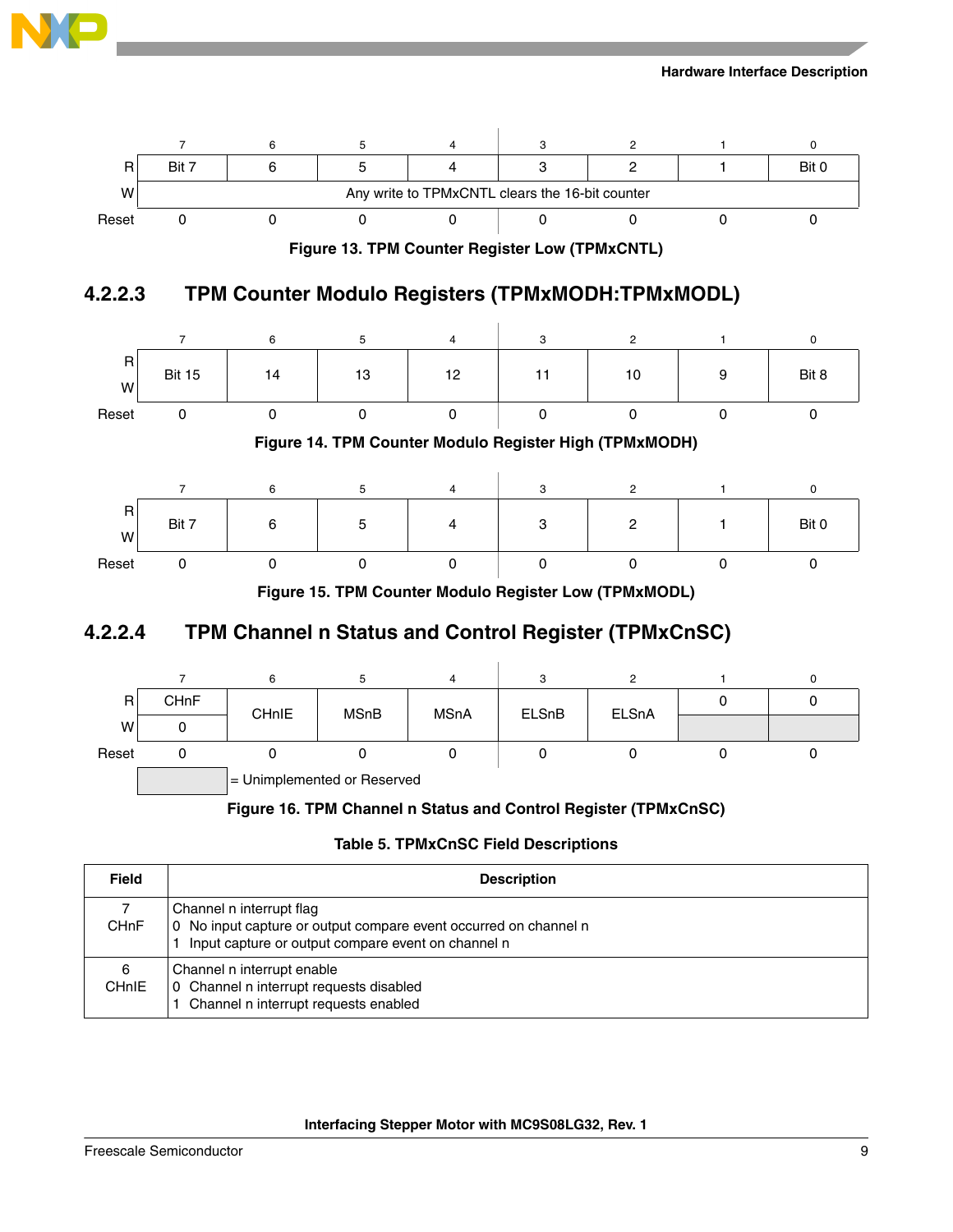

| <b>Field</b>         | <b>Description</b>                                                                                 |
|----------------------|----------------------------------------------------------------------------------------------------|
| $5 - 4$<br>MSn[B:A]  | Mode select for TPM channel n. Refer to the summary of channel mode and setup controls in Table 6. |
| $3 - 2$<br>ELSn[B:A] | Edge/level select bits. Refer to Table 6 for the summary of these bits.                            |

#### **Table 5. TPMxCnSC Field Descriptions (continued)**

<span id="page-9-1"></span>

| <b>CPWMS</b>   | MSn[B:A] | ELSn[B:A]      | <b>Mode</b>                                                                          | Configuration                     |  |
|----------------|----------|----------------|--------------------------------------------------------------------------------------|-----------------------------------|--|
| X              | XX       | 00             | Pin not used for TPM, but used as general purpose I/O<br>or other peripheral control |                                   |  |
| 0              | 00       | 01             | Input capture                                                                        | Capture on rising edge only       |  |
|                |          | 10             |                                                                                      | Capture on falling edge only      |  |
|                |          | 11             |                                                                                      | Capture on rising or falling edge |  |
|                | 01       | 01             | Output compare                                                                       | Toggle output on compare          |  |
|                |          | 10             |                                                                                      | Clear output on compare           |  |
|                |          | 11             |                                                                                      | Set output on compare             |  |
|                | 1X       | 10             | Edge-aligned                                                                         | High-true pulses                  |  |
|                |          | X <sub>1</sub> | <b>PWM</b>                                                                           | Low-true pulses                   |  |
|                | XX       | 10             | Center-aligned                                                                       | High-true pulses                  |  |
| X <sub>1</sub> |          | <b>PWM</b>     | Low-true pulses                                                                      |                                   |  |

#### **Table 6. Mode, Edge, and Level Selection**

### **4.2.2.5 TPM Channel Value Registers (TPMxCnVH:TPMxCnVL)**



**Figure 18. TPM Channel Value Register Low (TPMxCnVL)**

### <span id="page-9-0"></span>**4.3 Modes of Operation**

A stepper motor can be driven in any of the following modes when interfaced with the MC9S08LG32: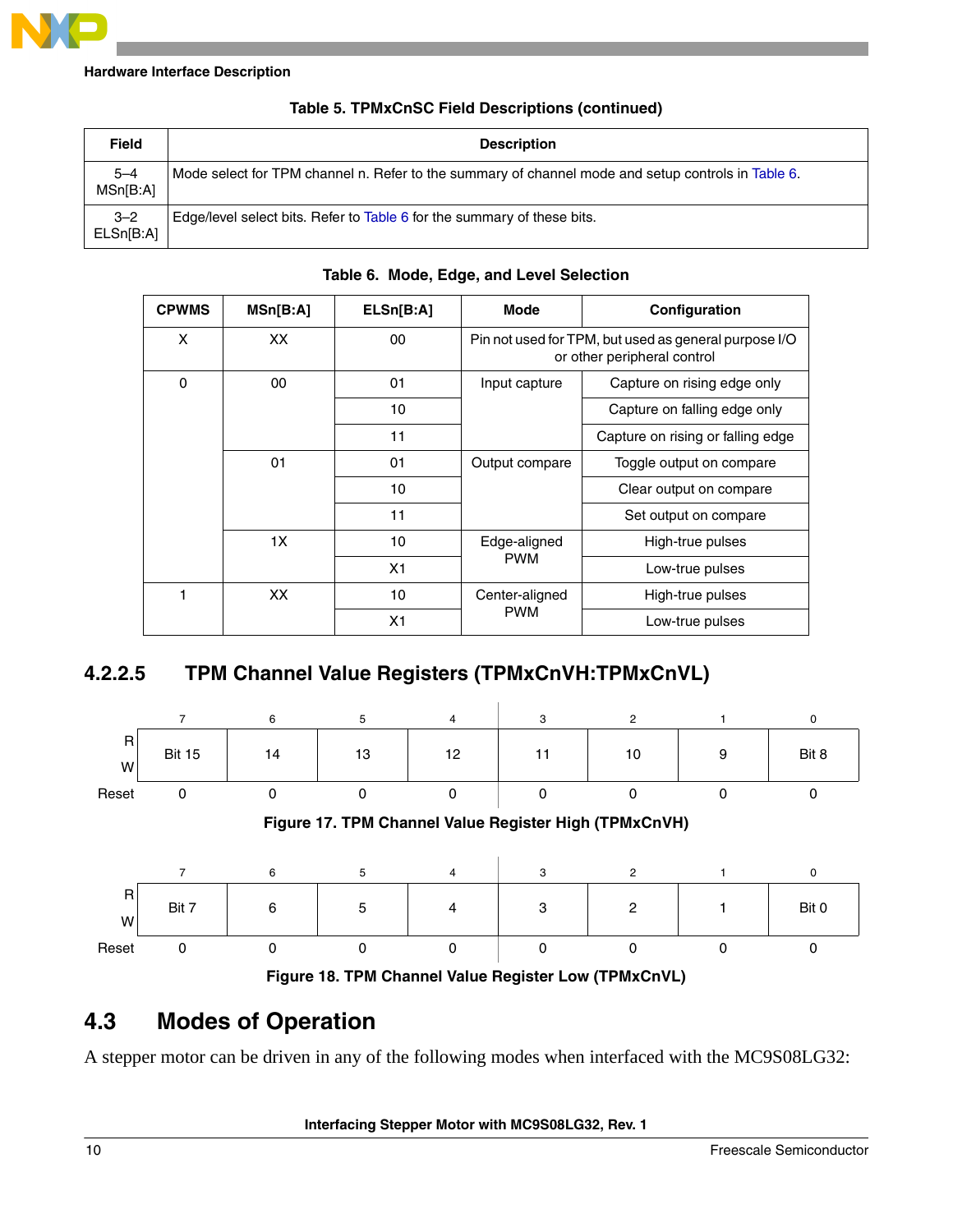

### <span id="page-10-0"></span>**4.3.1 4 GPIO Mode**

This mode is used when no TPM channels are available for stepper mode operation. In this mode all stepper motor signals are driven through GPIOs.

When a GPIO is used for this purpose, it cannot also be used for any other functionality that is muxed with it. These pins need to be programmed as output pins, using the configuration registers.



**Figure 19. 4 GPIO Mode**

### <span id="page-10-1"></span>**4.3.2 2 TPM + 2 GPIO Mode**

Using TPM channels and GPIOs, this mode is used when fewer TPM channels are available for stepper motor operation. In this mode, the stepper motor's two input signals are connected with two TPM channels and the remaining two inputs are connected to GPIO pins. This mode is capable of driving the motor in micro, partial, and full steps.



**Figure 20. TPM and 2 GPIO Mode**

### <span id="page-10-2"></span>**4.3.3 3 GPIO Mode**

This mode uses the 3-pin mode of the stepper motor. In this case three GPIOs are used to connect to the four pins of the motor, as the negative pins (2 and 3) of both motor coils are clubbed into one pin.



**Figure 21. 3 GPIO Mode**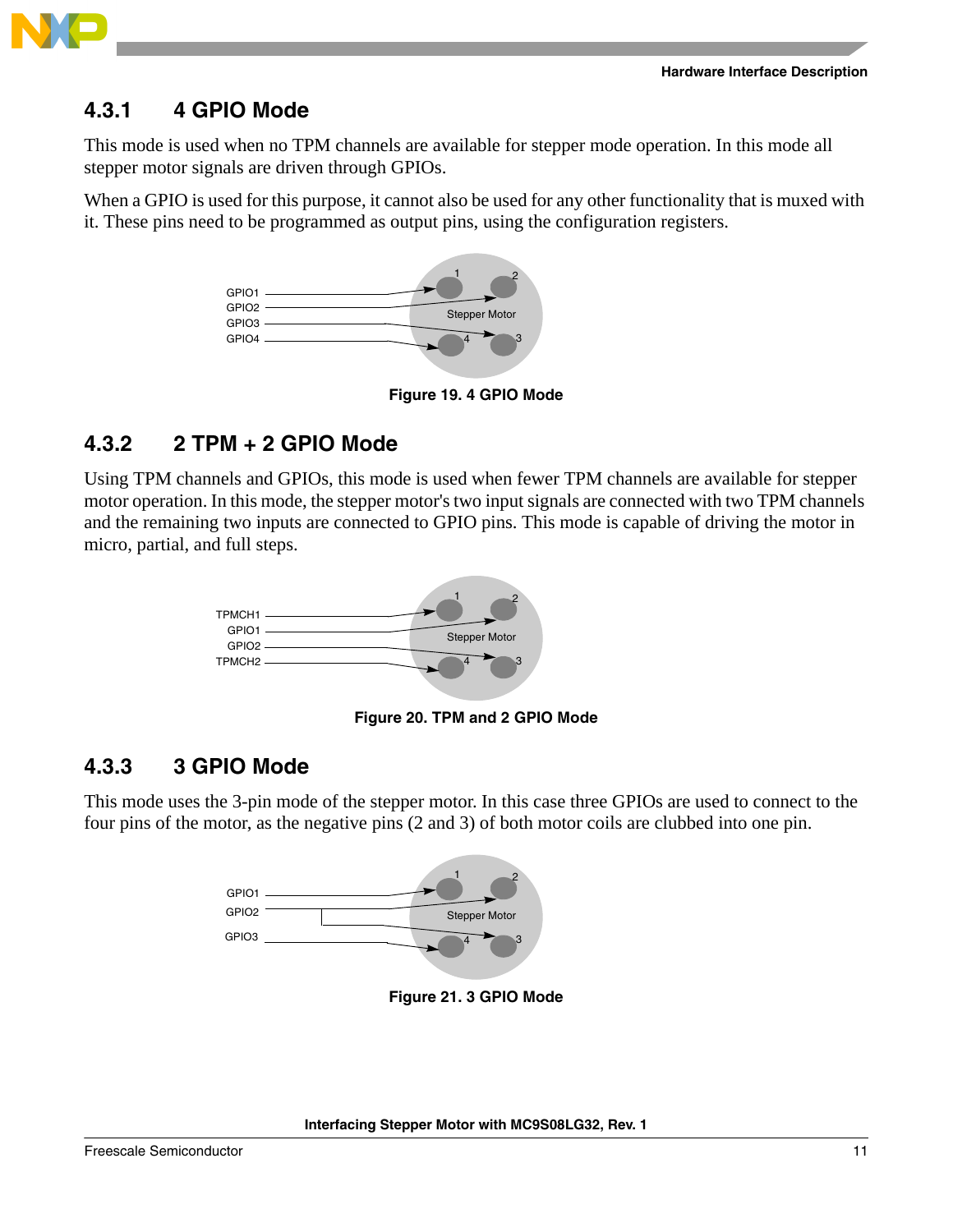

**Software Interface Description**

### <span id="page-11-0"></span>**4.3.4 2 TPM + 1 GPIO Mode**

This uses the 3-pin mode (negative pins (2 and 3) of both the coils connected together) of the stepper motor. In this mode, two TPM pins are connected to positive pins (1 and 4) of both the coils and one GPIO pin is connected to the third pin of the motor.



**Figure 22. TPM and 1 GPIO Mode**

### **NOTE**

The most preferred mode of operation is two TPM channels and two GPIOs (see Section 4.3.2, "2 TPM  $+ 2$  GPIO Mode" for details). If you don't have enough GPIOs, then use the  $2$  TPM  $+$  1 GPIO mode.

## <span id="page-11-1"></span>**5 Software Interface Description**

Following are the external APIs available, utilizing all the stepper motor functionalities, in the released software driver.

- **InitStepper** Initializes the working mode of the stepper as PIN1–TPM1CH0, PIN2–PTI0, PIN3–PTI1, PIN4–TPM1CH1. It initializes all the required TPM and GPIO registers, but does not enable the TPM clock.
- **MotorCurrentDriverCE** Toggle Toggles the ChipSelect signal (active low) for the current driver IC that is required to operate the stepper motor.
- **DriveStepper\_to\_zero** Follows a specified process to get the stepper to initial zero position. This function might be different for different stepper motors. It basically follows a predefined movement to avoid jittery and noisy motion.
- **Count pulses** Captures and counts the number of pulses coming from a digital sensor on a TPM channel that is operating in input capture mode. This measures the sensor's output-pulses value.
- **Move motor microstep** Function providing movement of the stepper motor in micro-steps, which are 1/12 degree each.
- **Move\_motor\_partialstep** Function providing movement of the stepper motor in partial steps, which are 1/3 degree each.
- **Move\_motor\_fullstep** Function providing movement of the stepper motor in full steps, which are 1 degree each.

## <span id="page-11-2"></span>**6 Software Operation Modes**

The stepper motor can be driven in any of the following modes when interfaced with MC9S08LG32: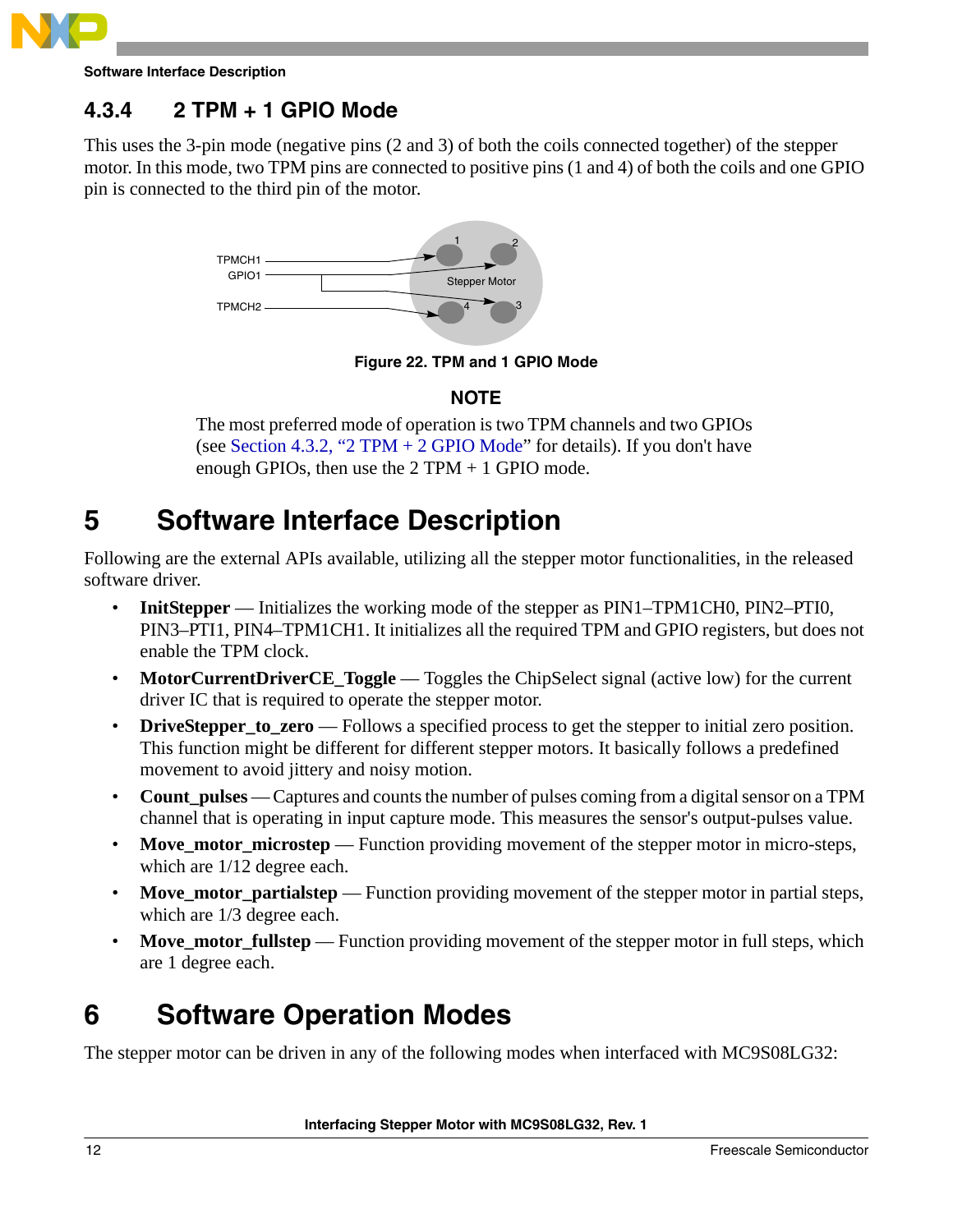

- Full step mode
- Partial step mode
- Micro-stepping mode
- Acceleration process at power-on or power-on reset

In most of the VID29-XX applications, the angular range of the instrument dial is less than 300°. This allows you to use mechanical stop to define the zero position. Generally the pointer will be reset to the zero position at each power-up process. In the power-up process, we recommend a frequency acceleration process to speed up the VID29 step motor until a high speed is reached. This will quickly drive the pointer to its initial stop position without creating visible and audible jitter of the pointer.

The position of the gauge depends on the duty cycle of the PWM signal.

[Figure 23](#page-12-2) shows the waveform on the four pins of the stepper motor for its rotation in the possible modes:



**Figure 23. Driving Pulse in Full, Partial, and Micro Step**

### **NOTE**

<span id="page-12-2"></span>In order to make the motor run with more stability and to decrease the noise, micro-stepping technology is recommended. The micro-pulse sequence is more precise and nearer to a sine wave than the others.

## <span id="page-12-0"></span>**7 How to Interface Stepper Motor with MC9S08LG32**

This section describes an example of interfacing the [VID29-05](http://www.vid.wellgain.com/en/Photo_Class.asp?ClassID=1) stepper motor with the MC9S08LG32. It shows how to configure the TPM block of the SoC to control motion of the stepper motor in 4-pin mode  $(2$  TPM  $+$  2 GPIO).

### <span id="page-12-1"></span>**7.1 Description of Motor (VID29 Series)**

The VID29-XX and VID29-XXP series are precise stepping motors of patent design, with a gear reduction ratio of 180/1, mainly used in dashboard instrumentation or other digital indicator equipment, and are also used to transfer digital signals directly and accurately to an analog display output. Driven by two sequential logic pulse signals in the 5 V to 10 V range, the output shaft can reach a stepping angle resolution of  $1/12^{\circ}$ .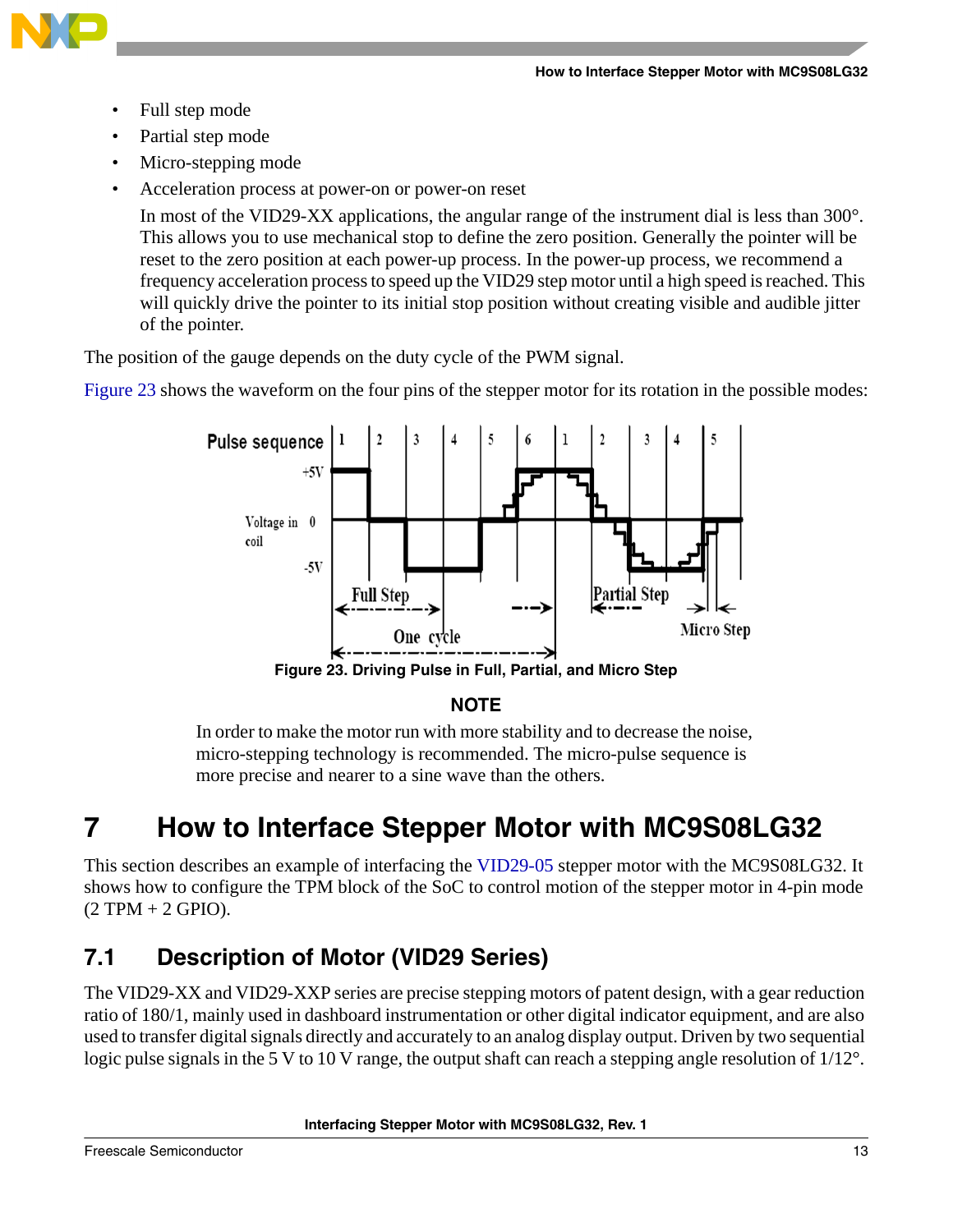

#### **How to Interface Stepper Motor with MC9S08LG32**

The angular speed can reach more than 500 Hz. The new and modern design makes for high efficiency, high position accuracy, and an extremely robust gear system. The special gear shape helps to decrease friction and noise. Special materials have been chosen for each component to increase the reliability and safety of the motor.

### <span id="page-13-0"></span>**7.1.1 Features of the Motor**

- Wide working voltage: 5 V to 10 V
- Low current consumption: less than 20 mA,  $5 \text{ V}$ ,  $2 \times 100 \text{ mW}$
- Wide working temperature:  $-40$  °C to 105 °C
- Extremely robust construction:  $30 \text{ mm} \times 7.6 \text{ mm}$
- High micro-step resolution:  $1/12^{\circ}$
- Directly driven by MCU

### <span id="page-13-1"></span>**7.2 Hardware Connections**



**Figure 24. Configuration Example**

### <span id="page-13-3"></span><span id="page-13-2"></span>**7.3 Register Configurations**

[Table 7](#page-13-4) describes the control and data configurations for the stepper motor operation in the mode shown above:

<span id="page-13-4"></span>

| Register       | <b>Value</b>  | <b>Configuration description</b>                                           |
|----------------|---------------|----------------------------------------------------------------------------|
| SCGC1 TPM1     |               | Disable clock gating to TPM1 block                                         |
| PINPS2 TPM10   | 0             | Enable TPM1CH0 to come out at PTF1                                         |
| PINPS2 TPM11   |               | Enable TPM1CH1 to come out at PTH4                                         |
| <b>TPM1CNT</b> |               | Clear the TPM1 counter                                                     |
| TPM1MOD        | Value         | Initialize the modulo register with a value of the period of the TPM cycle |
| TPM1C0SC MS0x  | $\mathcal{P}$ | Configure TPM1CH0 channels to operate in edge-aligned mode                 |

**Table 7. TPM and GPIO Register Configurations**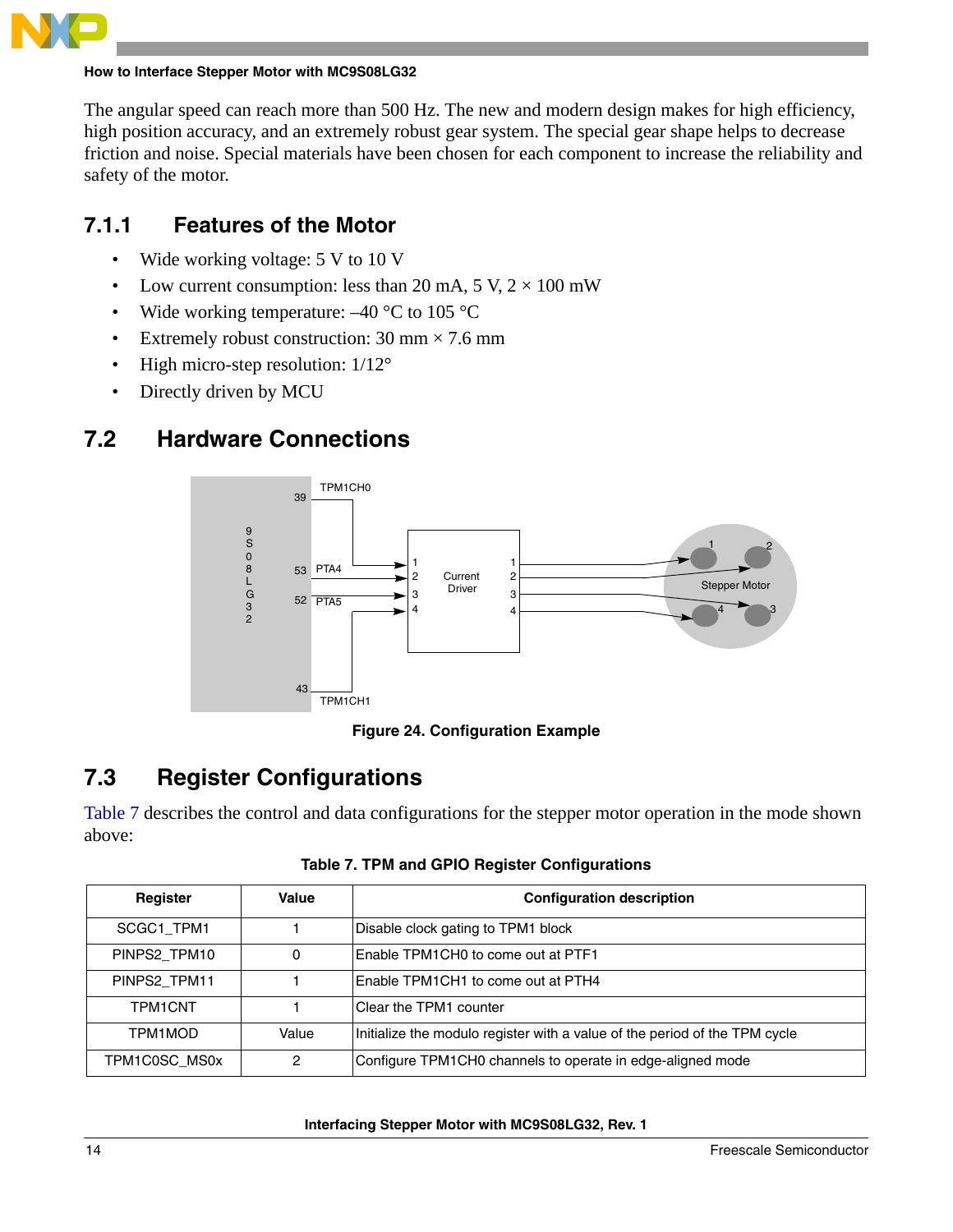

| Register           | Value | <b>Configuration description</b>                           |
|--------------------|-------|------------------------------------------------------------|
| TPM1C1SC MS1x      | 2     | Configure TPM1CH1 channels to operate in edge-aligned mode |
| TPM1C0SC_ELS0x     | 2     | Configure TPM1CH0 channels to follow high true pulses      |
| TPM1C1SC_ELS1x     | 2     | Configure TPM1CH1 channels to follow high true pulses      |
| <b>TPM1SC TOIE</b> |       | Enable the TPM1 overflow interrupt                         |
| PTADD PTADD4       |       | Configure PTA4 to act as output pin                        |
| PTADD PTADD5       |       | Configure PTA5 to act as output pin                        |

**Table 7. TPM and GPIO Register Configurations (continued)**

### <span id="page-14-0"></span>**7.3.1 Initialization Procedure**

You can follow these steps to configure the TPM block of the SoC to operate the motor in 4-pin mode, operating in all of the step modes, using micro, partial, and full steps.

- 1. Disable the clock gating for TPM module.  $SCGC1$  TPM1 = 1
- 2. Write appropriate value to pin position register so as to take out TPM1 channels at the intended pins.

PINPS2  $TPM10 = 0$ PINPS2  $TPM11 = 1$ 

3. Clear the TPM1 counter and configure the TPM1 modulo register, to suit the stepper motor waveform period.

 $TPM1CNT = 0x01$  $TPM1MOD = 862$ 

4. Configure the MS bits in both channels to operate in TPM edge-aligned mode.

TPM1C0SC  $MS0x = 0x2$ 

TPM1C1SC  $MS1x = 0x2$ 

- 5. Configure the ELS bits in both channels to follow high true pulses. TPM1C0SC  $ELS0x = 0x2$ TPM1C1SC  $ELS1x = 0x2$
- 6. Enable the TPM1 block overflow interrupt.  $TPM1SC_TOIE = 1$
- 7. Configure both the GPIOs to operate as output pins. PTADD  $PTADD4 = 1$ PTADD  $PTADD5 = 1$

After the above configuration, the stepper motor is configured properly to be operated in micro, partial, and full step modes.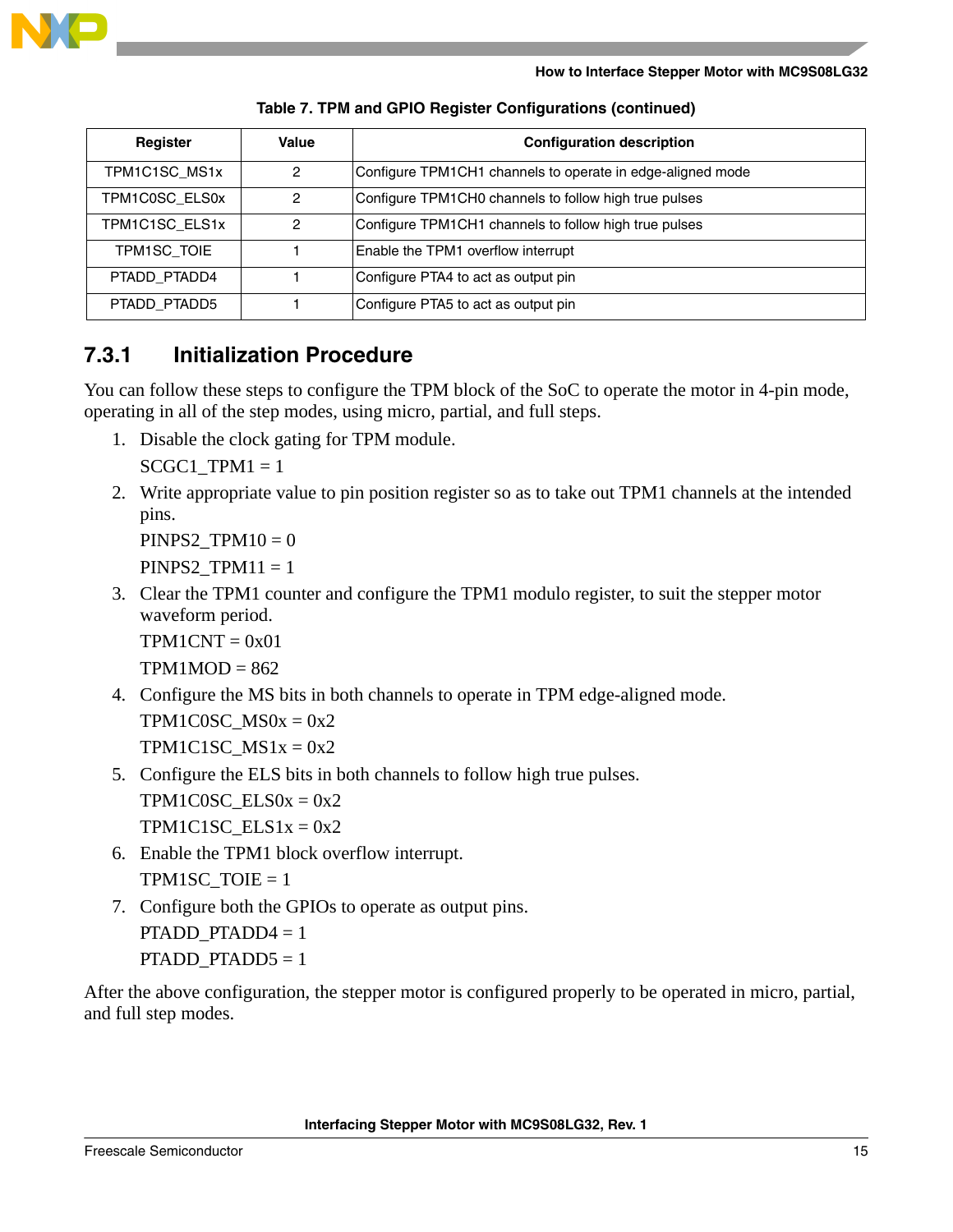

**References**

## <span id="page-15-0"></span>**8 References**

See [S08LG Product Summary Page](http://www.freescale.com/webapp/sps/site/prod_summary.jsp?code=S08LG&fsrch=1) for more information and the documents released for MC9S08LG32.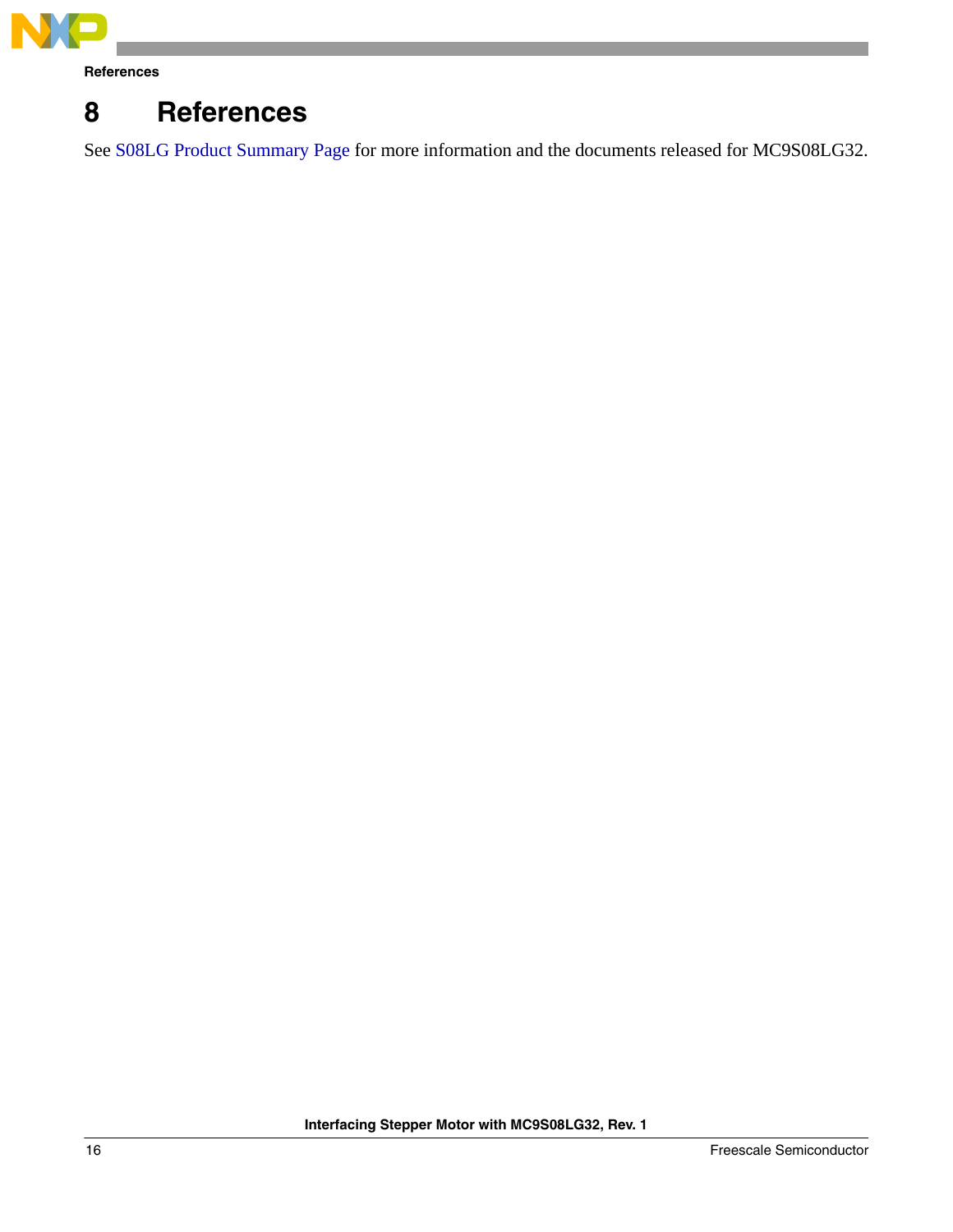

THIS PAGE IS INTENTIONALLY BLANK